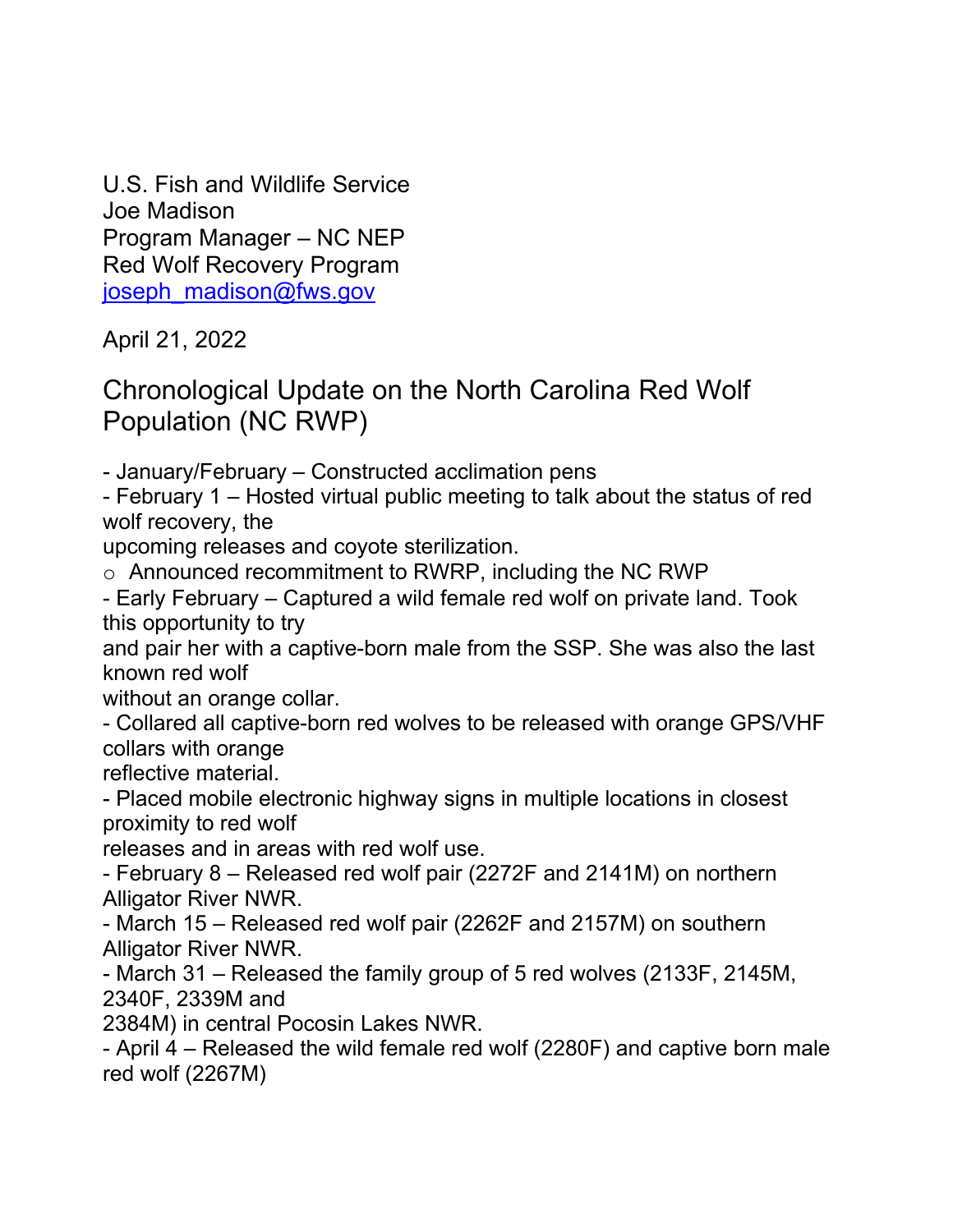within her territory on Pocosin Lakes NWR.

- Tracking and monitoring every released red wolf on a daily basis.

- December through early April captured 20 wild canids and received 4 from private trappers.

Sterilized/released 12 coyotes with white VHF collars.

- Close to completing additional Prey for the Pack agreements that would add just under 16,000

acres to the program in key locations adjacent to Pocosin Lakes NWR.

- Have worked with multiple local, regional and national media outlets over the past 3 months on

articles, videos, etc. to get the word out about red wolf recovery in general and the releases.

- March 10 – Captured the male red wolf (2141M) released on north ARNWR in a neighborhood.

He was injured and is currently at NCSU for recovery and will be assessed at a later date

whether or not to re-release him into the wild

- March 11 - Found the female (2272F) released on northern Alligator River NWR deceased.

Necropsy results are pending.

- April 11 – Captured the 2 year old male red wolf (2339M) released on Pocosin Lakes NWR as

part of the family group. He will be returning to the SSP due to concern for his survival in the

wild based on his continued behavior.

- During capture operations caught 2 of the pups fostered from Akron Zoo into a wild den on May

1, 2021. Both were females (2359F and 2361F). Both were collared with orange VHF collars and

released near where they were captured.

- April 19 - Confirmed a wild red wolf litter of 6 pups (4F, 2M) on Alligator River NWR from red

wolf pair 2225F and 2323F. First wild red wolf litter born since 2018! 2225F is a resident wild

red wolf and 2323M was born in the wild on St. Vincent NWR and translocated to the NC RWP in

late 2020 before being released onto Alligator River NWR in February 2021.

- St. Vincent NWR - Captive born red wolf male released on St. Vincent NWR in late January